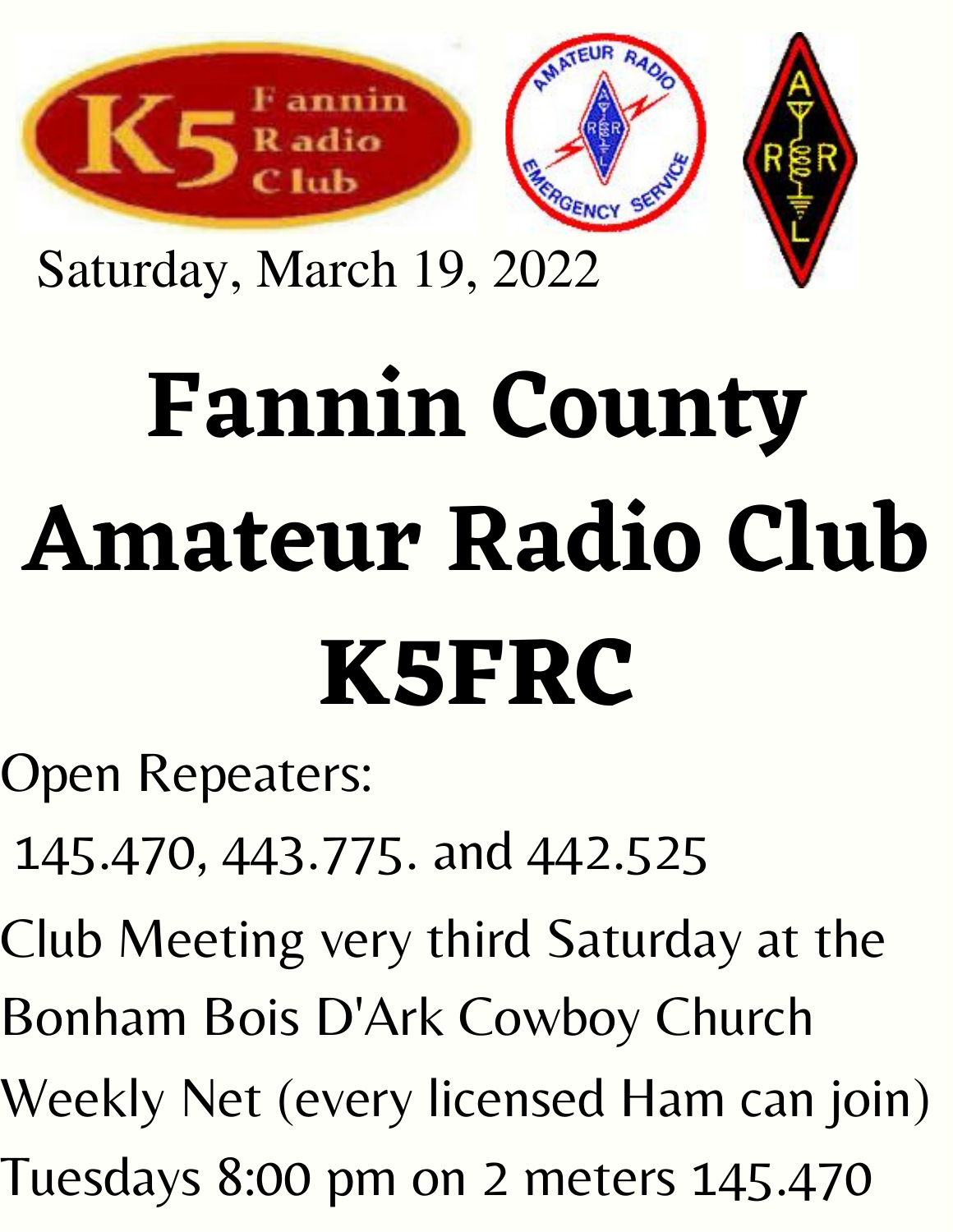# OFFICER REPORTS

#### President KF5KUW

Another month has come and gone… The weather warms up, the freezing precipitation comes down… Wait, I thought we were through all this… Yes Dorothy, we are still in Texas...

But what are some of the good things about our radio weather? Sunspot numbers seem to be on the increase, and we are seeing a lot more openings on the Technician part of 10M, as well across all the other HF bands that needs a General or higher license to utilize. Speaking of this, remember that the Technician license DOES NOT allow you to operate FT8, PSK, or any of the digital formats on any band where you might have CW access; you only have CW access. Ready to start studying for your General?

We have some important news to discuss at our next club meeting about the future with our repeaters. Suffice it to say it would be very beneficial to be in attendance…

Radio In The Park. We have been talking about an outing to Lake Texoma, and spending the day having fun operating from one of their islands. But we need to decide on a date. We will be finalizing our date at our club meeting this month, so be thinking about when you would like this to be held. Remember that our April club meeting is during Easter weekend, so that date would not be good. And looking at May, my recommendation is that we plan for our event to be May 14th, since Mother's Day is May 8th this year. And June is Field Day, so that's not a good month either.

Speaking of Field Day, I would like to get a few volunteers to personally reach out to our political and public safety officials, and invite them to attend our Field Day. Let them know what we are all about, and most importantly what public safety and services we bring to our county and local jurisdictions. We need to invite everyone from the Sheriff's department, the police departments of Bonham, Leonard, Honey Grove, Trenton, Ladonia, and anywhere else I forgot to name… We also want to invite our local Fire Departments, especially those volunteer based. Let's not forget our County Commissioners, Bonham City Commissioners, City Manager, County Judge, as well as all the department heeds. And don't forget those political candidates who are wanting to get voted into one of those offices

I would challenge our club Secretary to invite her fellow students to come on out. If they don't drive, tell them to bring their parents so that have a ride. Finally, get the word out to all the local High Schools, Boy Scouts, and Girl Scouts.

We talk about service to our communities, but I would like us to also help out each other. I am going to task our Vice President to maintain a list of all our club members, current and past, and what help they could use to help them with any of their radio projects. This could be as simple as performing an inspection of your equipment, especially your antenna(s) and grounding you have. Maybe you are wanting to put up a new vertical antenna, make yourself a wire antenna, or even putting a beam together and getting it raised. For those of you who do not have a base antenna to reach our repeaters, or need to run new coax to a different location (maybe another room in your house), let our VP know so he can get it onto our list. And then let's lend a hand to get these completed.

On a separate note, I was contacted by the new Executive Director of the Bonham Chamber of Commerce, as she is looking into possibly getting the Autumn in Bonham bike event going again. When we talked, she was looking at a previous event's flyer, where it mentioned that then was the 30th anniversary. I have volunteered to be on that committee once again, if we can get it off the ground, and I have offered our club's services to help out. This year, I would like us to be more involved with identifying the bike routes that will be in place, and figuring out where would be great locations to maybe set up EasyPal video, an active APRS map displaying where the various support vehicles are located at any moment.

We have also been asked to help out with communications at the Festival of Flight airshow.

There is a lot starting to happen, and with the weather warming up, let's get outside and help one another.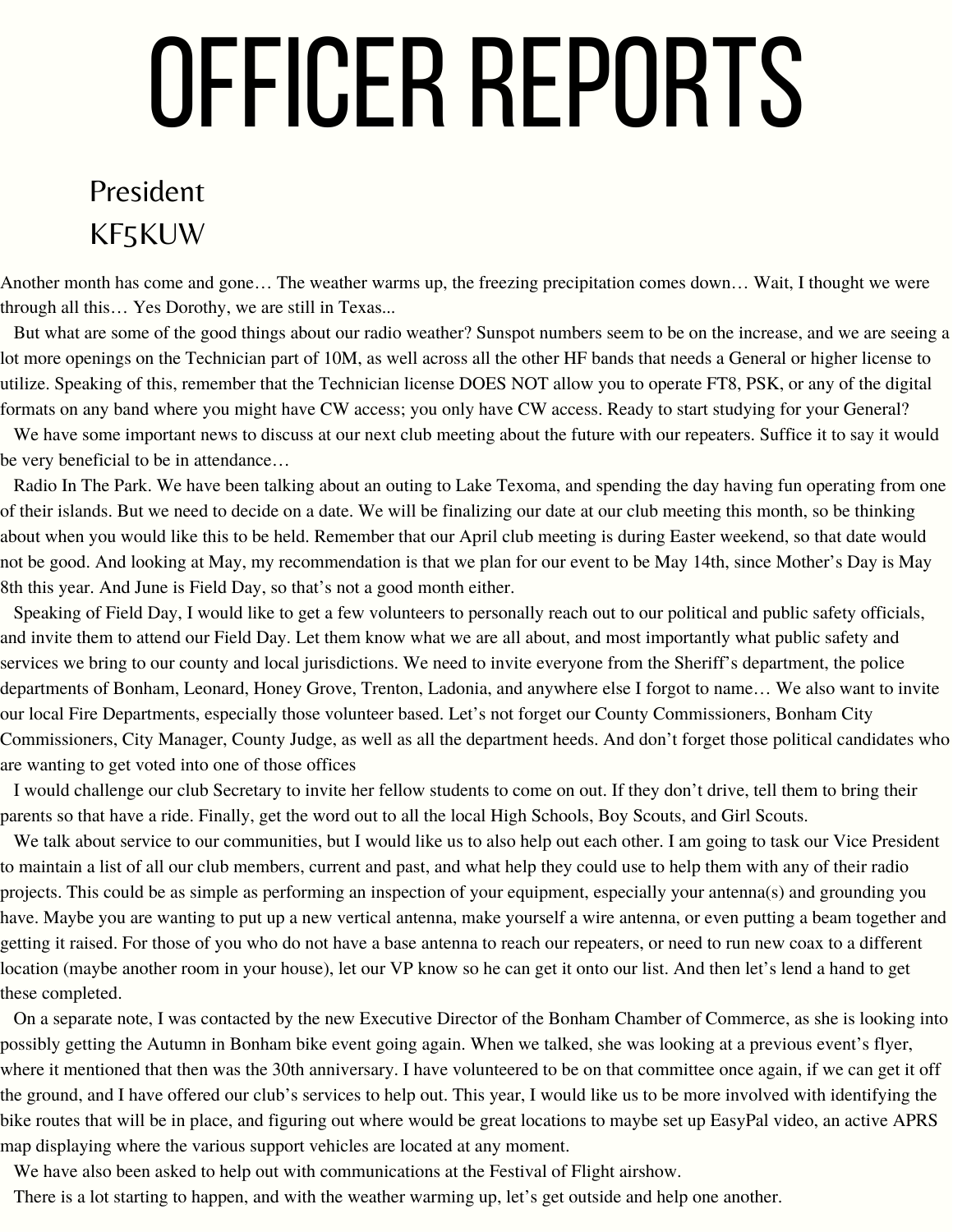#### Vice President KI5DQ

This time of year, the weather is shifting patterns into the springtime rain showers and more.

This week is NWS Severe Weather Awareness Week (March 7-11).

As in the past 2 years all NWS training is accomplished online, virtual Skywarn Spotter class only, no in-person seminars.

Future virtual Skywarn Spotter classes can be found here:

<https://www.weather.gov/fwd/skywarn>

A new webpage called Local Standard Radar has been added as an option under our radar menu at [weather.gov/fwd](http://weather.gov/fwd) and is an additional offering to the Enhanced Radar (GIS) display at [radar.weather.gov.](https://radar.weather.gov/)

Advanced warnings and bulletins are transmitted by the NWS to radio receivers designed for the NWS signal. These radios are available at most department stores and online shopping.

Known as the "Voice of NOAA's National Weather Service," NWR is provided as a public service by the National Oceanic and Atmospheric Administration (NOAA), part of the Department of Commerce. NWR includes more than 1000 transmitters, covering all 50 states, adjacent coastal waters, Puerto Rico, the U.S. Virgin Islands, and the U.S. Pacific Territories. NWR requires a special radio receiver or scanner capable of picking up the signal. Broadcasts are found in the VHF public service band at these seven frequencies (MHz):

162.400 162.425 162.450 162.475 162.500 162.525 162.550

Additional information can be found at: <https://www.weather.gov/nwr>

#### Treasurer KI5FHN

The club checking account has a balance of \$5832.39. Everything has cleared and all bills have been paid that are due at this point.

The club savings account has a balance of \$223.79. See the attached bank document.

I also have in my possession the following club shirts:

Wayne/Shirley Smith Jeff Jones Ivan Burton Danny Loyd Linda Brinlee

Just a reminder that the cost was \$6.50 a shirt for your name and call sign.